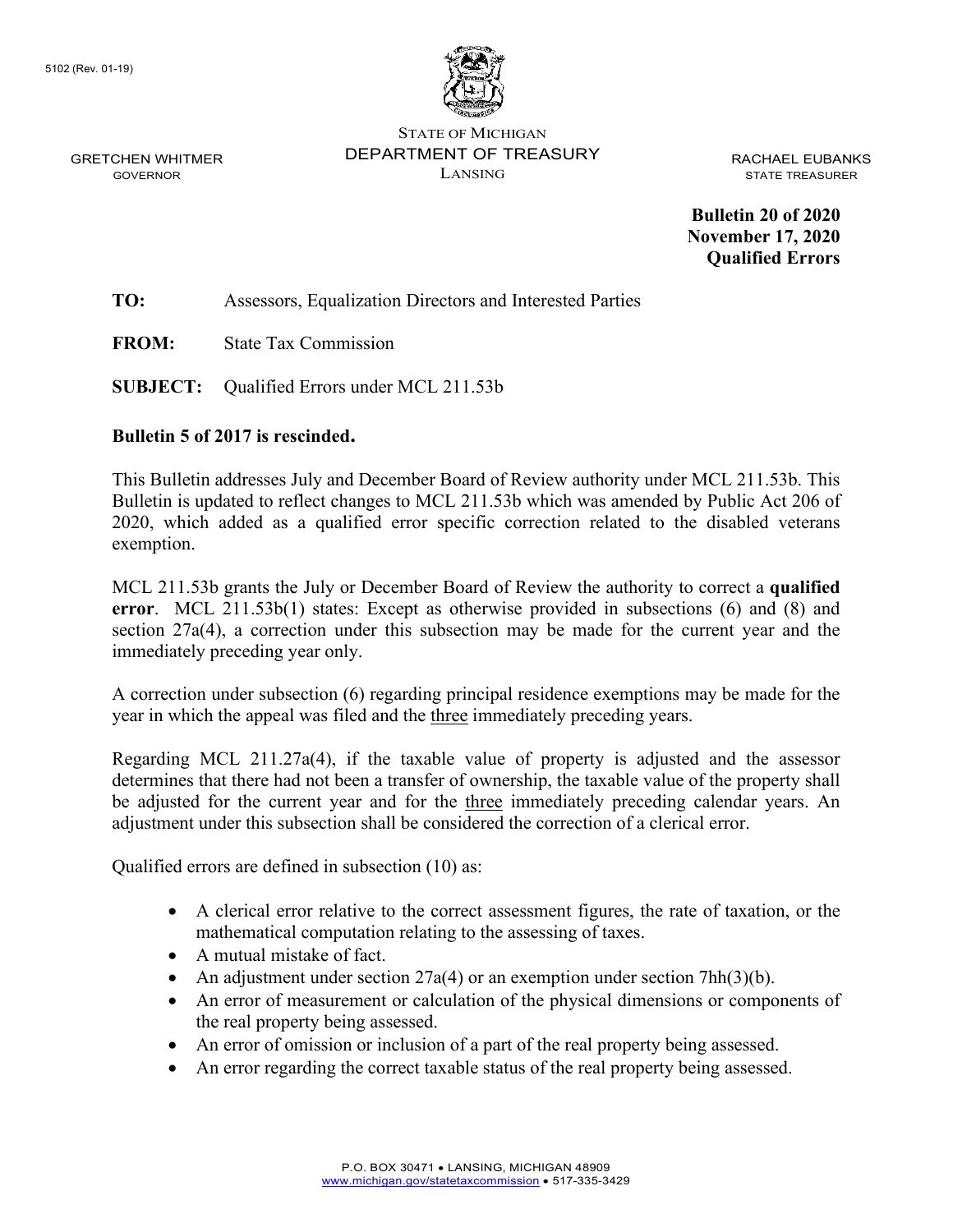- An error made by the taxpayer in preparing the statement of assessable personal property under section 19.
- An error made in the denial of a claim of exemption for personal property under section 9o.
- An issue beyond the control of a disabled veteran or his or her unremarried surviving spouse that causes a denial of an exemption under section 7b. An issue beyond the control of a disabled veteran or his or her unremarried surviving spouse means an error made by the local tax collecting unit in the processing of a timely filed exemption affidavit or a delay in the determination by the United States Department of Veterans Affairs that a veteran is permanently and totally disabled as a result of military service and entitled to veterans' benefits at the 100% rate.

Note: PA Public Act 108 of 2016 eliminated the authority of a July or December Board of Review over the personal property exemptions contained in MCL 211.9m and 9n.

**Clerical Error** was defined by the Court of Appeals in *International Place Apartments v Ypsilanti Township* 216 Mich App 104; 548 NW2d 668 (1996), as "an error of a transpositional, typographical, or mathematical nature." July and December Boards of Review are NOT allowed to revalue or reappraise property when the reason for the action is that the assessor did not originally consider all relevant information.

**Mutual Mistake of Fact** was defined by the Court of Appeals in *Ford Motor Co v City of Woodhaven*, 475 Mich 425; 716 NW2d 247 (2006) as "an erroneous belief, which is shared and relied on by both parties, about a material fact that affects the substance of the transaction." This definition was clarified by the Michigan Supreme Court in *Briggs Tax Service, LLC v Detroit Public Schools*, 485 Mich 69; 780 NW2d 753 (2010). The Michigan Supreme Court indicated that to qualify, the "mutual mistake of fact" must be one that occurs only between the assessor and the taxpayer.

# **Examples of Qualified Errors:**

- • **An error of measurement or calculation of the physical dimensions or components of the real property being assessed:**
- 1. A building is listed on the record card sketch as 60' x 100', priced as 6,000 square feet, and valued accordingly on the roll. A field inspection reveals that the building dimensions are actually 60' x 90', and that 5,400 should have been priced.
- 2. A building is properly listed on the record card sketch as 60' x 100', erroneously priced as 5,600 square feet, and valued accordingly on the roll. A desk review reveals the error.

Note: 'Errors of measurement or calculation' may include 'building height' errors or 'floor area perimeter multiplier' errors.

- **An error of omission or inclusion of a part of the real property being assessed:**
- 1. 'Error of omission' A 1200 square foot house had a 500 square foot addition. The addition was taken as assessed/equalization new, but was not taken as a capped value addition, and so, was not included in the taxable value.